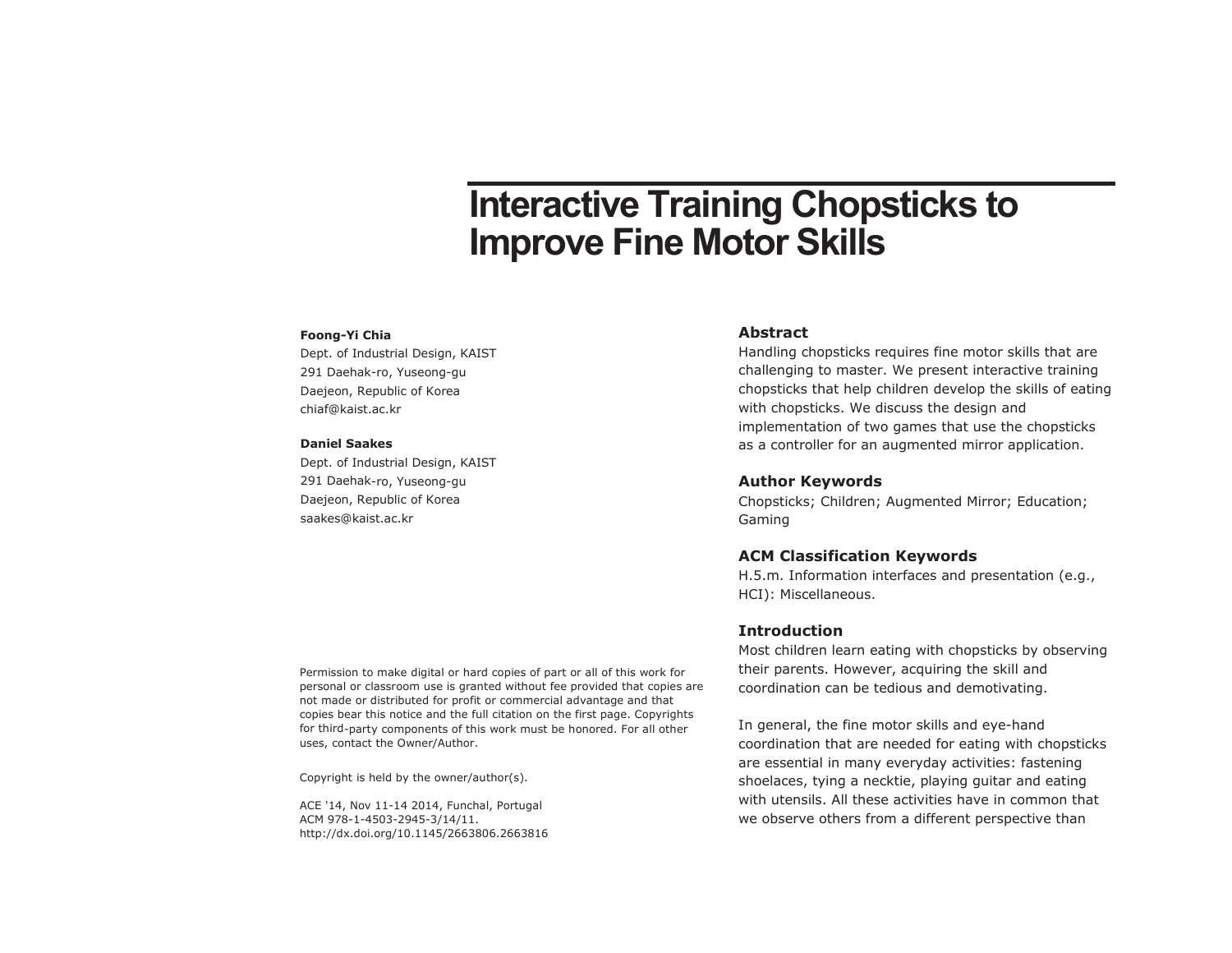when we look at our own hands and so makes the understanding of actions difficult.



**Figure 1.** A user using the interactive chopsticks to eat foods of various grasping difficulty.

In dancing, mirrors are commonly used to train physical movements and mirrors are thought to contribute to understanding actions by both visual recognition and motorically [1]. Therefore, we take a novel approach of teaching chopsticks skill by means of enhancing visual and motor familiarity [2] by providing an augmented mirror.

As shown in Figure 1, the interactive chopsticks design consist of a tangible "controller", a segmented plate and a tablet pc for visual feedback that mirrors the actions performed with the chopsticks. Two games are prototyped: Easy Clap for training fine-motor skills and Easy Pick for training eye-hand coordination. The games encourage positive behaviors and correct negative behaviors by giving positive and negative feedbacks in the game environment.

### **Related Work**

A few systems with interactive cutlery are developed to raise the awareness of a healthy diet, improve eating habits or enhance the experience of eating.

The EducaTableware [4] and PlayFood Cutlery [7] present sonification of eating and drinking activities by playing prerecorded samples and theramin like interactive sounds by means of measuring resistance and conductivity. The Chewing Jockey [5] enhances the sound of chewing and so restores the sensation of food for people who cannot bite strongly and aims to help moderate eating speed. The Sensing Fork [3] analyses eating behavior and recognizes food type through color and conductivity sensing. The aim is to promote desirable eating patterns by providing an eating game. Narumi, et al. [6] take another approach to improve eating behavior by using augmented reality to change the apparent size of the food.

Although various related work aims to enhance eating behavior, none of these systems help develop the skill of eating with chopsticks or guide children through the required hours of repetitive practice. Therefore we build upon earlier work on motor skill development. Ballet dancers often use mirrors to acquire visual feedback and the use of video to playback and analyze motion is commonplace for sports enthusiasts and professionals. Youmove [1] is an augmented reality mirror for dancers to help provide an augmented reality mirror that helps master new postures. Similar, the interactive chopsticks presented in this creative showcase, provide feedback on child action and provide personalized motivation.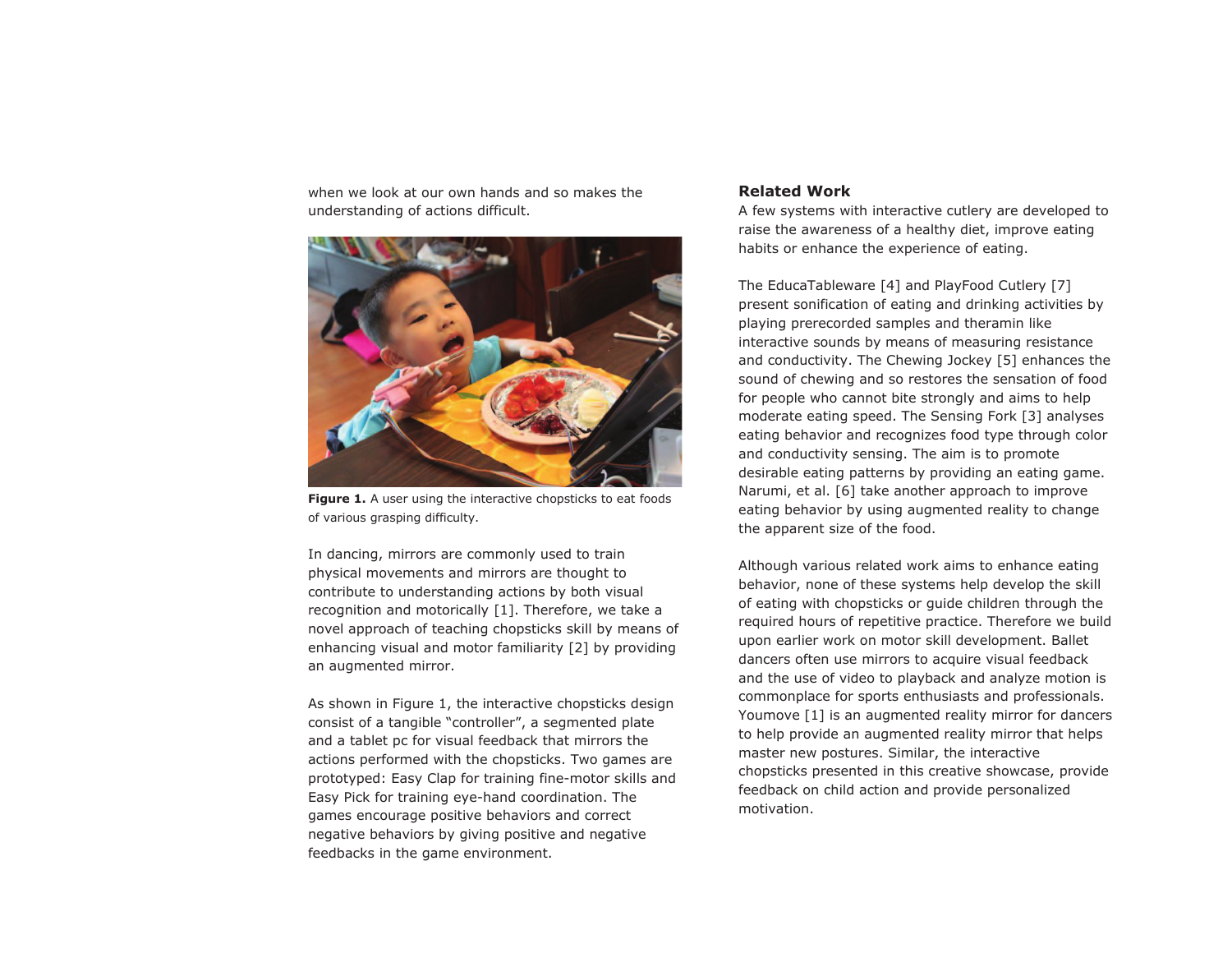

**Figure 2.** The chopsticks prototype consists of various sensors and electrodes to estimate users actions.

## **Chopsticks Design**

Our chopsticks design for young children is based on the widely available training chopsticks. These chopsticks feature a hinge between the sticks to ease grasping action and they provide rings to fit the fingers to assure correct hand posture.

As shown in Figure 2, various sensors are embedded in the interactive chopsticks to capture user behavior. A potentiometer detects the angle between the two sticks and captures opening and closing actions. A triple-axis accelerometer estimates the orientation of the chopsticks by measuring tilt. Together these sensors allow mirroring the pose of the chopsticks on the tablet display.

In addition, six electrodes are added to measure the conductivity between the handle the user is holding, the two tips of the chopsticks, and between the segments of a sectioned plate. In that way a number of actions can be estimated: chopsticks touch food on each of the sections of the plate; chopstick tips touch together; and chopstick tips touch the user's mouth.

In the prototype, the sensors are embedded in a 3D printed enclosure and are connected to an Arduino microcontroller. The sensor data provides input for the interactive tablet application using USB connection. A simple state diagram similar to the Sensing Fork [3] project allows us to understand behaviors such as "food dropped while going to mouth", "food in mouth" and "failed grasping attempt".

# **Easy Clap**

The first game is to practice opening closing action and is inspired by the Guitar Hero game. Users have to close the tips of the chopsticks on the rhythm of the music. The aim of the game is to provide a playful way of practicing opening and closing actions.

The chopsticks pose is mirrored on the screen of the tablet and is augmented with instructions. As shown in the screenshots in Figure 3, after a short introduction, the music begins to play and the child will try to clap the chopsticks in time with the music and the falling of food onto the ground. If the child does a good a job in clapping the chopsticks at the right moment the word "Perfect!" will appear. If the child misses the right time to clap the chopsticks or attempts to cheat in the game by closing the chopstick at all times, then the word "Missed!" will appear instead of "Perfect!".

## **Easy Pick**

The Easy Pick game is designed for more advanced chopstick learners and requires the control for picking up food and putting it in the mouth and thereby also trains the eye-hand coordination.

Easy Pick consists of the segmented plate as shown in Figure 2. Foods of various difficulty level are positioned in the sections. In this game, the character will indicate which food that it wants to eat from the sectioned plate and the child has to pick up food from the section of the plate that contains the food that the character wants to eat without dropping the food.

The child will pick up the food from the section of the plate that contains the food that the character wants. When chopsticks reach the section of the plate then the